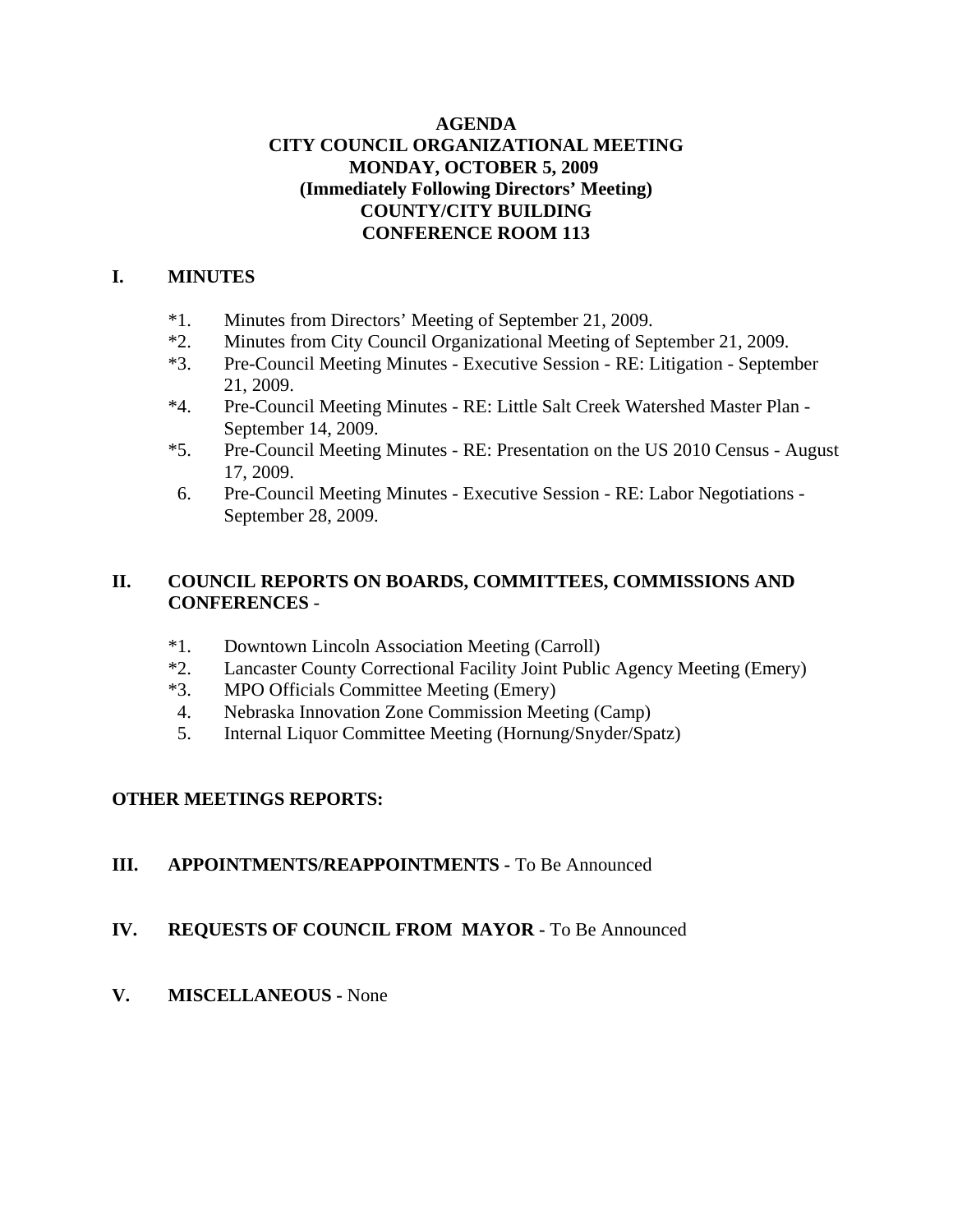#### **VI. CITY COUNCIL MEMBERS**

#### **VII. MEETINGS/INVITATIONS -**

- 1. The Lincoln/Lancaster Homeless Coalition at Project Homeless Connect Lincoln to be their special guest on Friday, October 23, 2009 at Center for People In Need, 3901 North  $27<sup>th</sup>$  Street, south entrance - 9:30 a.m., Tour for special guests and media; Special guests welcome to visit during the event 10:00 a.m. to 3:00 p.m. - RSVP to Lee Heflebower at 471-4515 or by e-mail - (See Invitation)
- 2. 2009 NAACP Freedom Fund Banquet on Saturday, November 14, 2009 at Holiday Inn, 141 North 9<sup>th</sup> Street - 5:30 p.m., Dinner - 6:30 p.m., Program - \$40/ticket -RSVP by Oct.  $12<sup>th</sup>$  mail in reservation form with payment - (See Invitation)
- 3. Mayor Beutler and President Wendy Birdsall, Lincoln Chamber of Commerce invites you to attend a presentation regarding the projected economic impact of the Lincoln Haymarket Arena on Tuesday, October 6, 2009 at 10:00 a.m. at the Lincoln Chamber of Commerce, 1135 "M" Street - space limited RSVP to Kathy Dvorak by e-mail - (See Invitation)
- 4. Lincoln Chamber of Commerce invites you to attend the following Ribbon Cuttings: - Please RSVP to Kathy Hale at 436-2385 or E-Mail: -
	- A.) Physicians Weight Loss Centers, 5955 S. 56<sup>th</sup> Street, Suite 8 on Tuesday, October 6, 2009 at 11:00 a.m.
	- B.) Nebraska United Methodist Conference Office, 2641 N. 49<sup>th</sup> Street on Sunday. October 11, 2009 at 3:30 p.m.
	- C.) Proforma One Source Print & Promotion,  $3740$  S,  $6<sup>th</sup>$  Street, Suite A on Thursday, October 29, 2009 at 10:00 a.m.
	- D.) State Farm, 1777 N. 86<sup>th</sup> Street, Suite 103 on Thursday, October 29, 2009 at 3:00 p.m.
	- E.) U-Stop, 2140 "K" Street on Wednesday, November 18, 2009 at 4:30 p.m.

### **VIII. ADJOURNMENT**

#### **\*HELD OVER FROM SEPTEMBER 28, 2009.**

da100509/tjg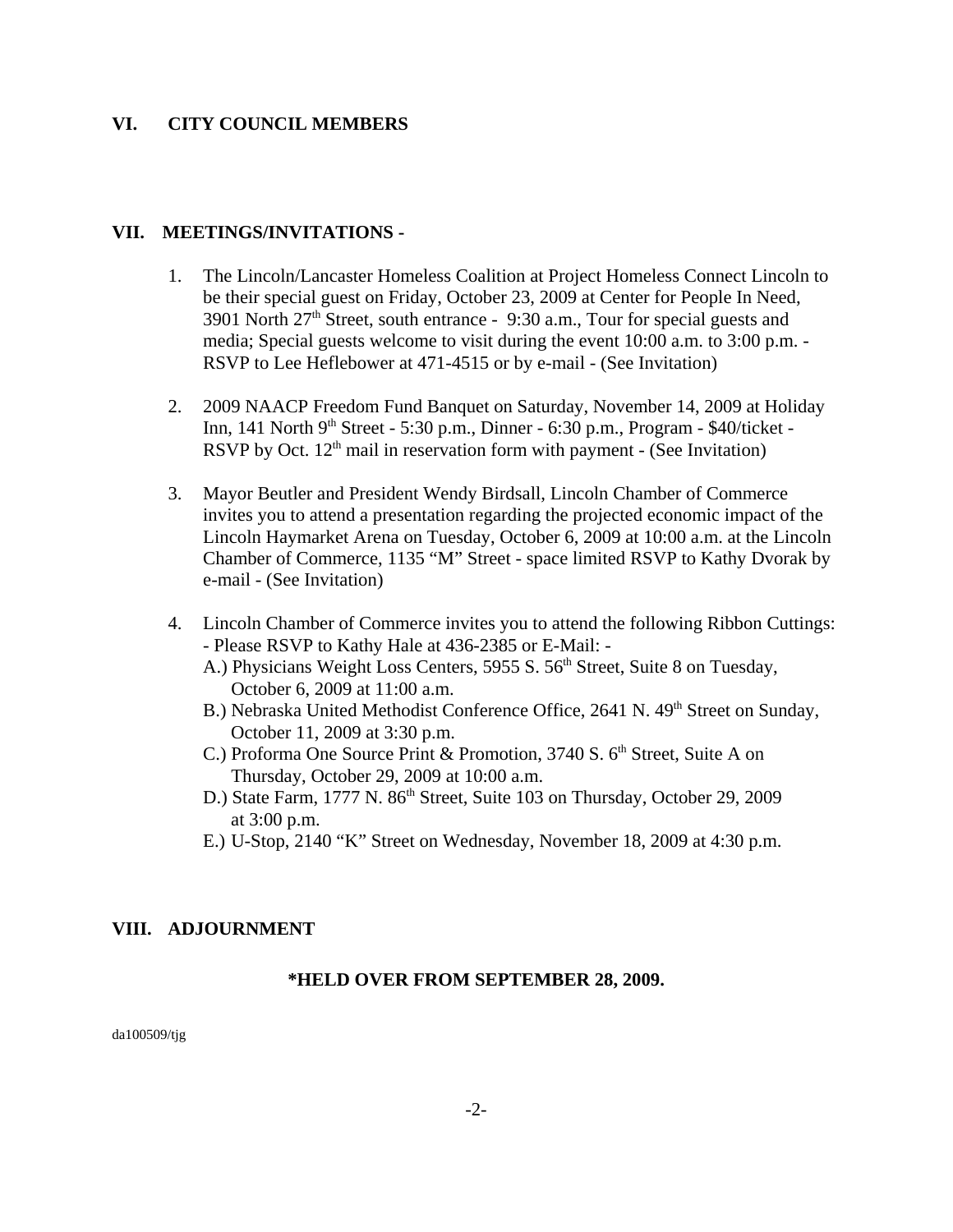#### **MINUTES CITY COUNCIL ORGANIZATIONAL MEETING MONDAY, OCTOBER 5, 2009**

**Present:** Doug Emery, Chair John Spatz, Vice Chair Jon Camp Gene Carroll Jonathan Cook Adam Hornung (Arrived 2:26 pm) Jayne Snyder

**Others Present:** Rick Hoppe, Aide to the Mayor Patty Pansing-Brooks, Aide to the Mayor

Chair Emery opened the meeting at 2:18 p.m. and announced the location of the Open Meetings Act.

### **I. MINUTES**

- \*1. Directors' Meeting Minutes, September 21, 2009.
- \*2. City Council Organizational Meeting Minutes, September 21, 2009.
- \*3. Pre-Council Meeting Minutes. Executive Session; Litigation, September 21, 2009.
- \*4. Pre-Council Meeting Minutes. Little Salt Creek Watershed Master Plan, September 14, 2009
- \*5. Pre-Council Meeting Minutes. U.S. 2010 Census Presentation, August 17, 2009.
- 6. Pre-Council Meeting Minutes. Executive Session; Labor Negotiations, September 28, 2009.

The above minutes were approved by acclamation.

### **II. COUNCIL REPORTS ON BOARDS, COMMITTEES, COMMISSIONS AND CONFERENCES**

### **\*1. Downtown Lincoln Association Meeting Carroll**

Carroll stated he was unable to attend the meeting.

### **\*2**. **Lancaster County Correctional Facility Joint Public Agency Meeting Emery**

Emery said the Correctional JPA reviewed the Correctional Facility bills along with other items presented.

#### **\*3. MPO Officials Committee Meeting Emery**

Emery stated this Board meets with the County and State. At the meeting reviewed the 5 Year Plan and discussed road and building plans. The Committee is working on updating the 5 Year Plan.

#### **4. Nebraska Innovation Zone Commission Meeting Camp**

Camp reported the NIZC has produced a CD, 12 minutes in length, which can be used for marketing of the corridor. He will present at a Kiwanis meeting in the near future.

The main focus was on the sanitary system and water supply corridor of Lincoln to Omaha. Discussed the Platte River to Omaha versus the Platte River to Lincoln and how Lincoln has their trunk lines established at the Platte River. Also, had discussion on the the infrastructure of developing the area. Now looking at the next nine months on developing the final report and the next step.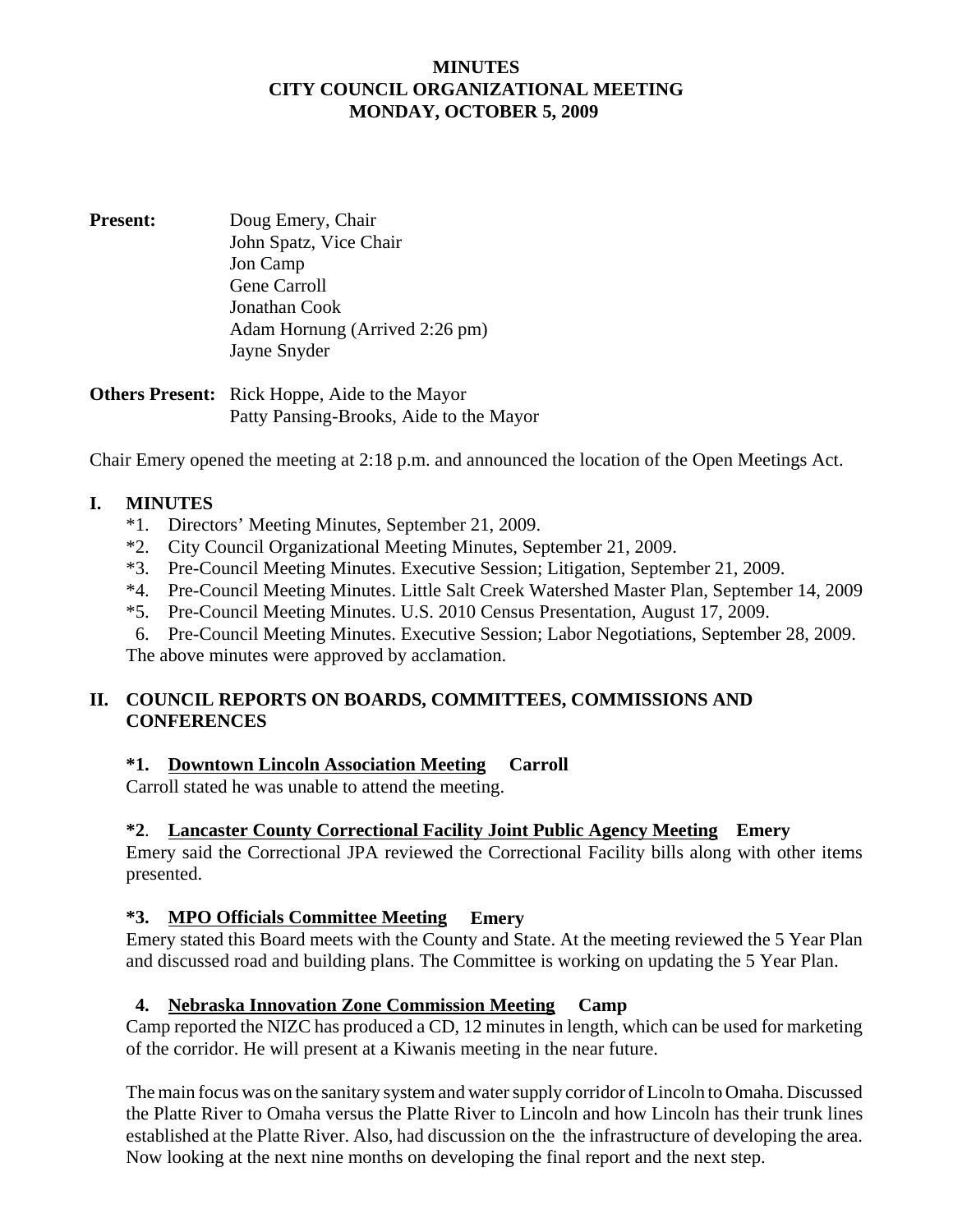# **5. Internal Liquor Committee Meeting Hornung/Snyder/Spatz**

Snyder reported the ILC held a bar walk on a Friday night in downtown Lincoln. Items on the agenda included under-age drinking and discounted drinks/shots. Snyder, Spatz and Emery were among the attendees and received a PowerPoint presentation in preparation. The walk lasted until the patrons exited the bars in order to observe some of the problems police encounter in controlling behaviors. Council witnessed that throughout the night the Lincoln Police were professional and proficient.

The ILC members plan to meet with bar owners and continue to address the results of binge drinking, including the number of people going to detox. Also will address, depending on the bar, underage drinking.

Liquor licenses are renewed every 3 years, with 116 this year. There is training for expiring licenses and now will try training with managers/owners of bars to possibly eliminate some problems.

Spatz added the ILC will be notified if people haven't had training. There has been a dramatic decrease in liquor licenses without the Responsible Hospitality training. Snyder commented very troublesome are drink prices and did not realize some bars open from 9 pm until 1 am, making their money on volume, not product.

Spatz stated attendees were very impressed with Lincoln's police force, on their attitude and how they organize and deal with the situation nightly. Snyder added the police were very professional and it very interesting to see how they react, both in and outside the bars.

Camp asked if there would be a solution to the liquor prices? Spatz replied there is a plan in the works. Both Snyder and Spatz reiterated that the bar walk was very worthwhile and informational.

 **6. District Energy Corporation (DEC) Camp (Moved forward from Section VI)** Camp stated he attended the DEC meeting, and for informational purposes the District Energy Corporation is also working on the County jail complex. He understands the DEC will probably spend \$20 million to provide energy for the County jail, which isn't figured into the \$65 million.

### **OTHER MEETINGS REPORTS:**

### **III. APPOINTMENTS/REAPPOINTMENTS**

Hoppe stated Patty Pansing-Brooks will be handling appointments and reappointments. Do expect to present some to Council next week.

# **IV. REQUESTS OF COUNCIL FROM MAYOR**

Hoppe commented last January or February an ordinance was changed allowing the private sector to provide stand-by's for emergency situations. Midwest Medical did market and has a number of community contracts for private sector stand by's. The Mayor's Office, with the Law Department, see a need for ordinance clarification, particularly policy and procedures. Want operation expectations clear and then redefine the stand by policy, making it more accurate. Also, the Law Department wants the City in a better position to defend itself in the case of law suits. Will present to Council shortly and will work with Midwest Medical, who would be the most impacted.

Also, in the early summer the City was to dig dirt from behind the Indian Center, causing concern. Hoppe stated they are working closely with the Indian Center to resolve issues and will advise when results and information received. This may be brought before Council.